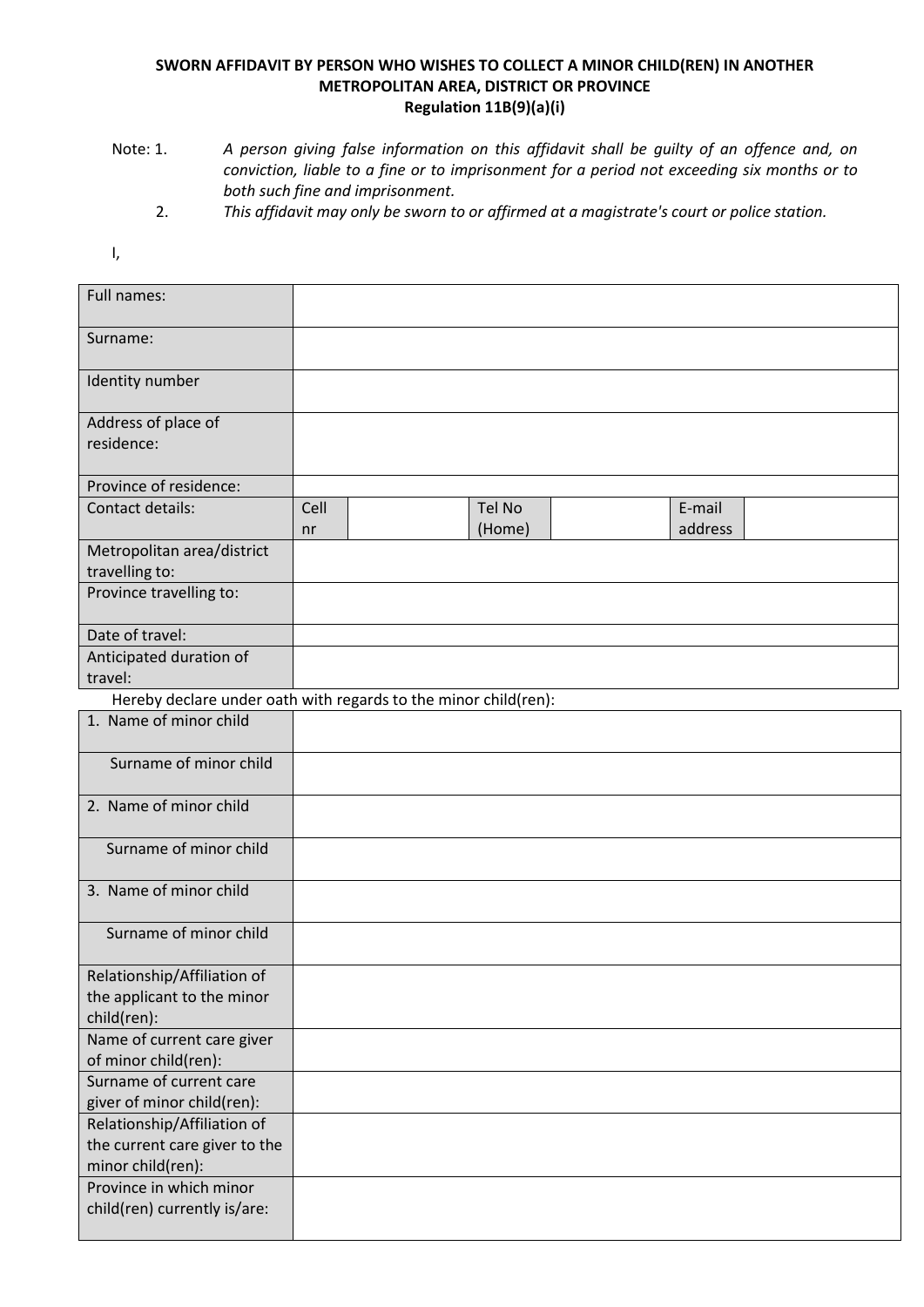| City/town/village of current<br>temporary residence of  |                                                                                                                           |  |  |  |  |
|---------------------------------------------------------|---------------------------------------------------------------------------------------------------------------------------|--|--|--|--|
| minor child(ren):                                       |                                                                                                                           |  |  |  |  |
| Current residential address<br>of the minor child(ren): |                                                                                                                           |  |  |  |  |
| Particulars of motor vehicle<br>travelling in:          | Model:                                                                                                                    |  |  |  |  |
|                                                         |                                                                                                                           |  |  |  |  |
| <b>Exceptional circumstances</b><br>to be provided what |                                                                                                                           |  |  |  |  |
| necessitates the travelling                             |                                                                                                                           |  |  |  |  |
| between Metropolitan<br>areas/Districts/Provinces:      |                                                                                                                           |  |  |  |  |
|                                                         |                                                                                                                           |  |  |  |  |
|                                                         |                                                                                                                           |  |  |  |  |
|                                                         |                                                                                                                           |  |  |  |  |
|                                                         |                                                                                                                           |  |  |  |  |
|                                                         |                                                                                                                           |  |  |  |  |
|                                                         |                                                                                                                           |  |  |  |  |
|                                                         |                                                                                                                           |  |  |  |  |
| Self-risk-assessment:                                   |                                                                                                                           |  |  |  |  |
| 1.                                                      | Do you have any of the following symptoms?                                                                                |  |  |  |  |
|                                                         | ] Cough<br>Sore Throat                                                                                                    |  |  |  |  |
|                                                         | ] Fever/Chills                                                                                                            |  |  |  |  |
|                                                         | Shortness-of-Breath                                                                                                       |  |  |  |  |
| 2.                                                      | In the past 14 days have you been in contact with anyone who tested positive for                                          |  |  |  |  |
|                                                         | COVID-19 and/or is awaiting a test result?                                                                                |  |  |  |  |
|                                                         | J Yes<br><b>No</b>                                                                                                        |  |  |  |  |
| 3.                                                      | In the past 14 days have you worked in and/or have you attended a healthcare<br>facility treating patients with COVID-19? |  |  |  |  |
|                                                         | ] Yes                                                                                                                     |  |  |  |  |
|                                                         | No                                                                                                                        |  |  |  |  |
| *Copy of Parenting Plan<br>made an order of court in    | ] Yes                                                                                                                     |  |  |  |  |
| terms of sections 33 & 34 of                            | ] No                                                                                                                      |  |  |  |  |
| the Children's Act, Act 38 of<br>2005 hereby attached:  |                                                                                                                           |  |  |  |  |
| *Copy of Parenting Plan                                 | J Yes<br>$\Gamma$                                                                                                         |  |  |  |  |
| registered at the Office of                             |                                                                                                                           |  |  |  |  |
| the Family Advocate hereby<br>attached:                 | ] No                                                                                                                      |  |  |  |  |
| Certified copies of the                                 | ] Yes                                                                                                                     |  |  |  |  |
| child(ren)'s birth certificates<br>hereby attached:     | No                                                                                                                        |  |  |  |  |
| Certified copy of the                                   | ] Yes                                                                                                                     |  |  |  |  |
| applicant's ID hereby                                   |                                                                                                                           |  |  |  |  |
| attached:                                               | No                                                                                                                        |  |  |  |  |